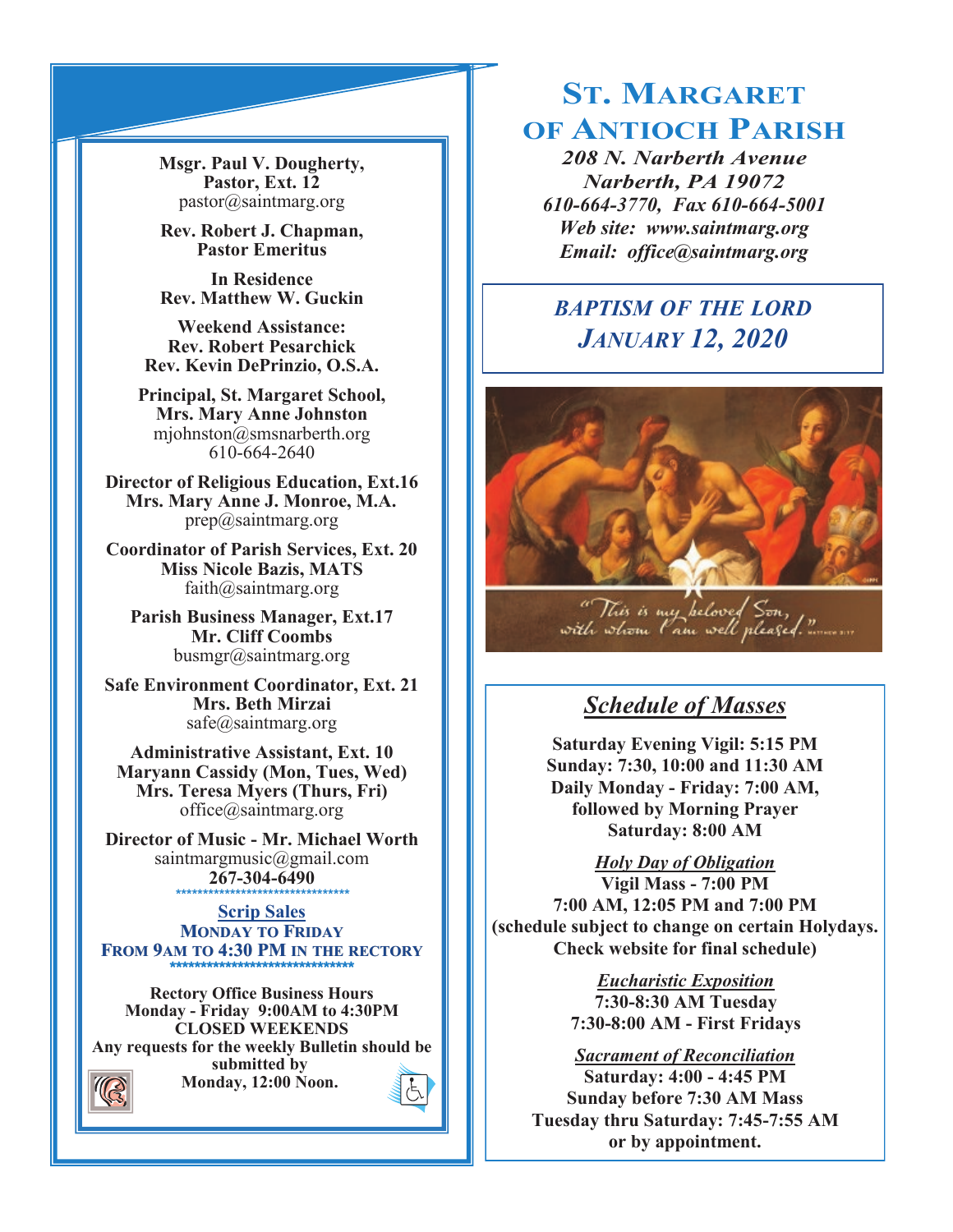## *EPIPHANY OF THE LORD*

#### *Reflection by Rev. Leonard N. Peterson*

 Last November my Alma Mater, St. Charles Borromeo Seminary in Overbrook PA issued its glossy journal simply called "The Brook." It featured several profiles of the new priests ordained from there the previous spring. Reading through them offered proof positive that each young man had a pivotal moment when a person or event in his life ultimately led to his decision to be a priest. I believe that most of us have experienced such moments in our own lives whatever our calling is.

 It is fair to say that Jesus had one of these at His baptism in the Jordan that fateful day. It was pivotal for Him. We cannot know just how His divine nature intermingled with His human nature. But if Jesus truly was "like us in all things but sin" then He could not have known His future any more than we do. So it took a great amount of trust for Him to approach the Baptist and ask for baptism. What would happen to Him? What would follow?

 We could say that for John the Baptist to accede to Jesus' request also took a certain trust, because he intuitively knew that Jesus did not need any baptism meant to wash away sin. In Him there is no sin. So Jesus had to convince John that the ritual was necessary in order to fulfill what He called "righteousness." We could take that word to mean "the proper order of things."

 The occasion also offered up a "theophany," or manifestation of the Divine. So Jesus heard the heavenly "Voice" of His Father and the descent of the Holy Spirit in the form of a dove over Him. Pivotal event indeed! So we rightly celebrate this happening not only as a milestone in Our Lord's life and the launch of His unique mission as an adult, but also as the "closing of the curtain" on yet another Christmas season in our lives, where we focused on Jesus as a Babe in a manger.

 This then becomes an opportune time for us to ponder the great gift our parents gave us in our own baptism. No matter how far we have journeyed in faith from that long ago day, or how we just began to travel from the 2019 Easter Vigil, this was the true sacramental beginning of that journey.

 Our parents believed this to be true, and they fulfilled their duty in passing on the treasure of the faith to us. How well we have lived it, however, is a fit subject for review. As much as they loved us, neither our parents nor anybody else will be with us when our face to face appointment with our just Judge comes due. By then we will have built our profile. That is why we should not only celebrate our own baptism by which we became part of Christ, but also today renew those promises our godparents once made for us.

 I was deeply impressed by the decision of my close bishop friend who chose to add the date of his baptism on the reverse side of his ordination commemorative card. You don't often see that, but it was a bit of evangelization done right at the start of his new high calling. Certainly a pivotal moment for him.

 Jim Eliot, a dedicated missionary in Ecuador who was killed by the Auca Indians in 1956, said of his baptismal calling: "Father, make of me a crisis man. Bring those I contact to a decision. Let me not be a milepost on a single road; make me a fork, that men must turn one way or another on facing Christ in me." I might add that would be a pivotal moment.

# **Mass Intentions**

**MONDAY, January 13 7:00 AM Nafeh Aziz Almemar**

**TUESDAY, January 14 7:00 AM Robert Neely**

**WEDNESDAY, January 15 7:00 AM Suzanne F. Vaccaro**

**THURSDAY, January 16 7:00 AM Ardelle & Colleen Quinn**

**FRIDAY, January 17 7:00 AM Msgr. James J. Flood**

**SATURDAY, January 18 8:00 AM Leonard Piracci**

**Msgr. Dougherty offers a Mass each Sunday for all the parishioners and for those enrolled in the church memorial fund.**

#### **Weekend Mass Schedule January 18-19**

*(Priest scheduled is subject to change)*

**Saturday, January 18** Confessions 4:00 - 4:45 PM - Msgr. Dougherty 5:15 PM - Msgr. Dougherty **Sunday, January 19** 7:30 AM - Msgr. Dougherty 10:00 AM - Fr. Guckin 11:30 AM - Fr. Pesarchick

| <b>THE STEWARDSHIP REPORT</b>               |   |       |
|---------------------------------------------|---|-------|
| Weekend of December 29, 2019:               |   | 7,291 |
| <b>Including Electronic Funds Transfer</b>  | S | 671   |
| <b>Mail In:</b>                             | S | 1,460 |
| <b>Parish On Line:</b>                      | S | 1,085 |
| <b>Envelopes:</b>                           |   | 178   |
| <b>Collection for the Solemnity of Mary</b> | S | 2,583 |
|                                             |   |       |

**The Weekend of December 30, 2018: \$10,101.**

| <b>Weekend of January 5, 2020:</b>         | S.           | 18,466 |
|--------------------------------------------|--------------|--------|
| <b>Including Electronic Funds Transfer</b> | S            | 671    |
| Mail In:                                   | £.           | 5.360  |
| <b>Parish On Line:</b>                     | $\mathbf{S}$ | 2,335  |
| <b>Envelopes:</b>                          |              | 230    |

**The Weekend of January 6, 2019: \$17,401 Christmas Collection 2019: \$59,406 Christmas Collection 2018: \$49,861**

**I sincerely thank you for continuing to live faithful stewardship. God bless you and your families.** *Msgr. Dougherty*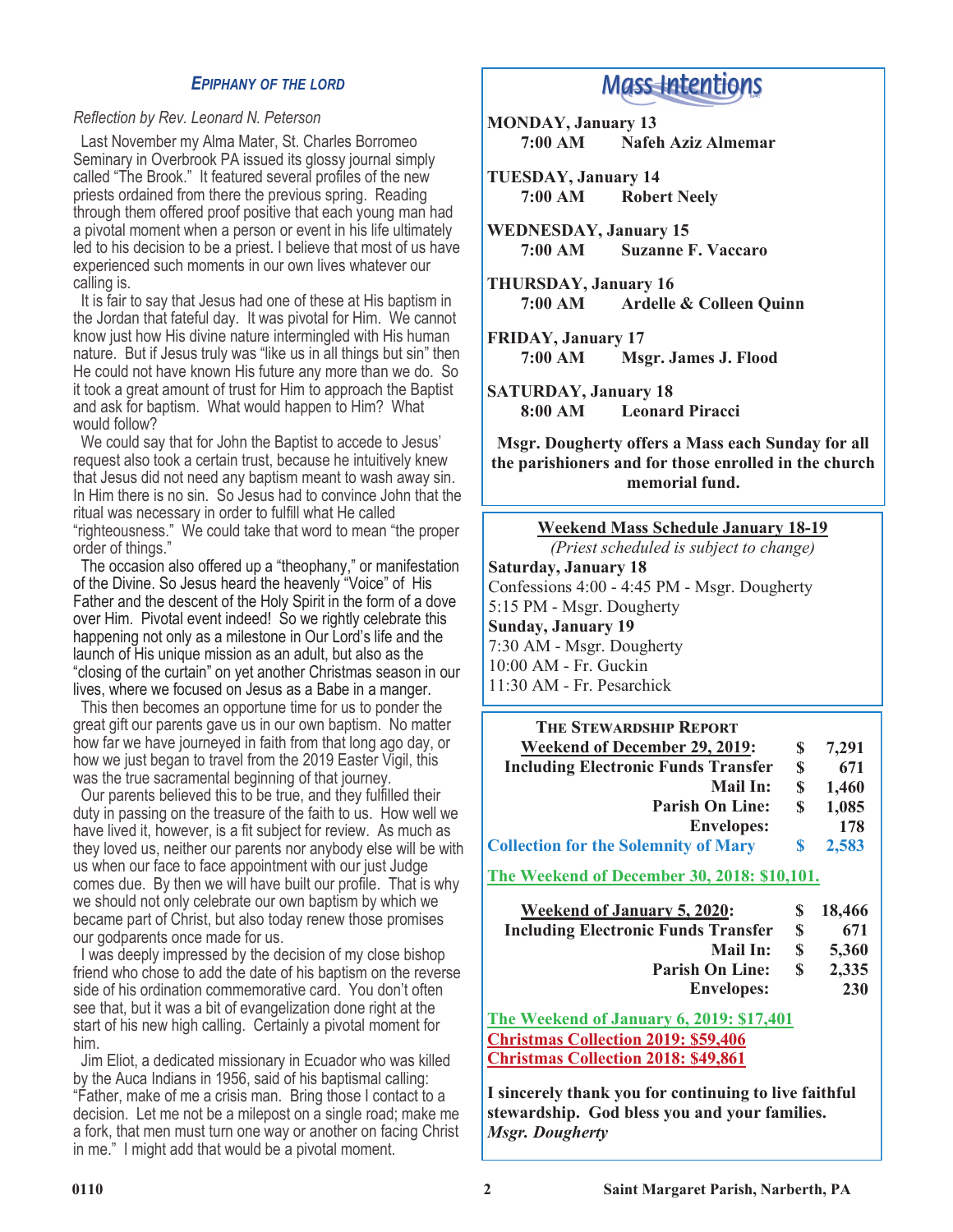#### **Parish Theme for 2019 - 2020** The Family: a Communion of Life and Love<br>The Family: a Communion of Life and Love

# **From the Pastor**

**The Baptism of the Lord** – Today we celebrate the end of the Christmas Season. We celebrate the birth of Christ at Christmas with great joy because he has come among us as our Savior. Today we celebrate on the Feast of the Baptism of the Lord how the Lord begins his public ministry of teaching, healing and offering himself up out of love for us through his passion, death and resurrection. The glory of Christ coming as man was so that he could reveal to us the Father's love for us and save us from our sins. With the Baptism of the Lord his hidden life ends and he begins to reveal the full glory of his mission to save us. At the Baptism of Our Lord, the Father proclaimed that Jesus is his beloved Son and the Holy Spirit descended upon the Lord in the form of a dove. Through our baptism we become adopted children of God in Christ and the Holy Spirit comes to dwell within us. By virtue of our Baptism the saving grace of Christ is poured into us. As we celebrate the Baptism of the Lord we rejoice in our own baptism by which the Lord who was born as a man has brought us salvation and filled us with his life.

**Christmas Collection** – Thank you for your donations to our Christmas Collection. Our total is almost \$60,000. Last year's total was about \$50,000, so I am very grateful for your increased generosity.

**Liturgy Committee** – We will meet on Tuesday, January 14, at 6:00 pm in the rectory.

**Parish Pastoral Council** – The Council will be meeting on Wednesday, January 15 at 7:00 pm in the Antioch Annex.

**March for Life** – The March for Life will take place in Washington, D.C., on Friday, January 24. This annual March proclaims the right to life of the unborn. Our Parish will be joining with Our Lady of Lourdes Parish to provide transportation to the March. The bus will leave from Our Lady of Lourdes in Overbrook at 7:00 am and should arrive at the Basilica in Washington to allow you to participate in the Mass for Life, which is celebrated prior to the March. There is no cost to ride the bus, but you will be asked to consider making a free will offering. A signup sheet is available in the vestibule for anyone who wishes to ride the bus, or you can contact Peggy Walsh at [walsh.peggy71@gmail.com](mailto:walsh.peggy71@gmail.com) or at 267-241-3516.

**Volunteer Appreciation Dinner** – Our Parish is hosting an Appreciation Dinner for all our Parish volunteers on Saturday, January 25, following the 5:15 pm Mass. Dinner will be served and Deacon Mike Pascarella will speak briefly on this year's Parish theme of "Family: a Communion of Life and Love." We will conclude by about 8:00 pm. If you are a Parish volunteer and we overlooked sending you an invitation, you can contact our Coordinator of Parish Services, Nicole Bazis at [faith@saintmarg.org](mailto:faith@saintmarg.org) or at 610-664-3770 ext. 20.

**Reboot Revisited: Friendship in the Lord** – Chris Stefanick told us that one important way of nurturing our life in Christ is through friendship. I have often heard my parents comment that many of their good friends in life came through the Parish to which we belonged. They are grateful for the good friends they met through Church who shared their faith and their values. These friends have been a great source of comfort, joy and inspiration throughout the years. May all of us be grateful for the friends in faith the Lord has given us and do what we can to nurture and develop good friendships in the Lord.

**Church Teaching: The Baptism of Our Lord** – Our Lord voluntarily submitted himself to the baptism of St. John, intended for sinners, in order to "fulfill all righteousness." Jesus' gesture is a manifestation of his self-emptying. The Spirit who had hovered over the waters of the first creation descended then on the Christ as a prelude of the new creation, and the Father revealed Jesus as his beloved Son. (from the Catechism of the Catholic Church)

**Spiritual Thought** – Do not fear what may happen tomorrow. The same loving Father who cares for you today will care for you tomorrow and every day. Either he will shield you from suffering or he will give you the unfailing strength to bear it. Be at peace, then, and put aside all anxious thoughts and imaginings. (St. Francis de Sales)



Our *Tuesday Morning Bible Study*  group will resume on **January 21 at 9 AM**  in the Antioch Annex.

We will continue with our study of the Gospel according to John and the Johannine letters. Everyone is welcome.

 For more information, contact Bill Meagher at 610- 664-1195 or wmeag8406@aol.com.

**A Little Humor** – A person called QVC late one night. A customer service representative answered and asked, "Would you like to purchase something tonight?" The caller responded, "No thanks, I'm just browsing."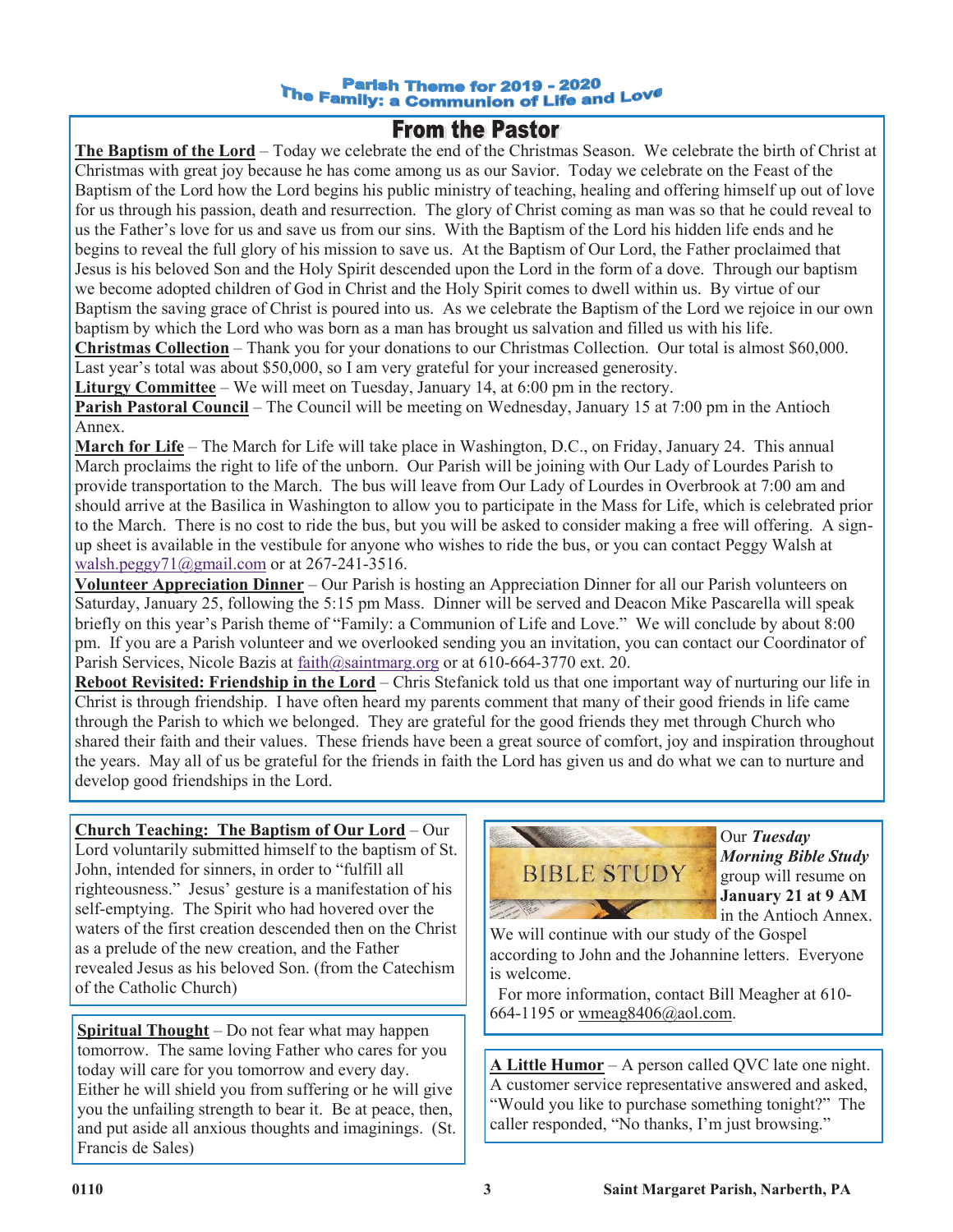



## *Happy New Year from the Faculty and Staff at SMS*

 A new decade lies ahead of us. When we look back over the last ten years, we recognize the many innovative paths education has taken. Some truly benefit our children and some approaches need to be measured and tested. The research over the decade has informed our instruction, in areas of technology, academics, social and emotional learning and behavior.

We will continue to remain current and advance SMS using those findings that contribute to our mission. One constant path is our journey in faith and our commitment to educating our children to be leaders and stand firm in the gospel message.

*Blessings of Hope for you and your family as we continue to dream, believe and discover our potential as witnesses of Mercy and God's Love.*

## **SPOTLIGHT AT SMS**

 Congratulations to Grade 8, Charlie Voss, who received a Piarist School Scholarship to Devon Prep and a scholarship to Archbishop Carroll. We are very proud of Charlie.

## **SMS KIDS CARE PROJECT**

 On Tuesday, December 17th, the 3rd graders participated in Christmas food basket deliveries to 15 homebound parishioners of St. Margaret's. Each basket contained food for Christmas dinner, a poinsettia, sweet treats and handmade cards. The recipients were very appreciative of the gifts and the visit! A special thank-you to Mrs. Lorine for leading the students to make cards and assemble the gift bags. And thank you to the many 3rd-grade parents who contributed items for the gift bags and drove the students to make these special deliveries!

## **THANK YOU!**

 A special thank you from Philly's Stars for collecting so many wonderful coats, hats, scarves, and blankets for the homeless. On Christmas Eve, The Fisher, Kleiner, O'Connell and Beck Families were able to hand them out to almost 100 people in need. Thank you SMS Students and Parents for all your support.

### *Purses for Mercy Hospice*

As part of the Martin Luther King Jr Day of Service, the  $7<sup>th</sup>$  graders of SMS and Prep are invited to participate in a morning of service. On January  $20^{th}$ , we will be in the Annex packing purses

for the residents of Mercy Hospice. We are asking members of the community to assist our drive by donating gently used purses, as well as new toiletries, hygiene products, baby items, linens, women's socks and underwear. A box will be in the vestibule for drop -off at any time.



**Devon Prep Entrance Test Dates** Middle School: February 15, and March 28

Practice Tests offered in the Spring Go to www.devonprep.com to register.



**Mount Saint Joseph Academy** The Mount, a Catholic preparatory school for girls, invites all interested  $7<sup>th</sup>$  grade girls to The **7 th Grade Practice Test (Pre-HSPT)** to be given on

**Saturday, March 21, 2020 8:00 – 11:30 a.m.**

The Pre-HSPT is a  $7<sup>TH</sup>$  grade edition of the actual Scholarship/Entrance Exam given to eighth grade applicants Registration is available *online only.* **Register at:** 

**[www.msjacad.org/practicetest](http://www.msjacad.org/practicetest)** You will receive registration confirmation via email.

## **HELPING OTHER PEOPLE IN EMERGENCY**

**Week of January 12, 2020 Robert Ritzco 610-649-3973 Please call as early in the week as possible**.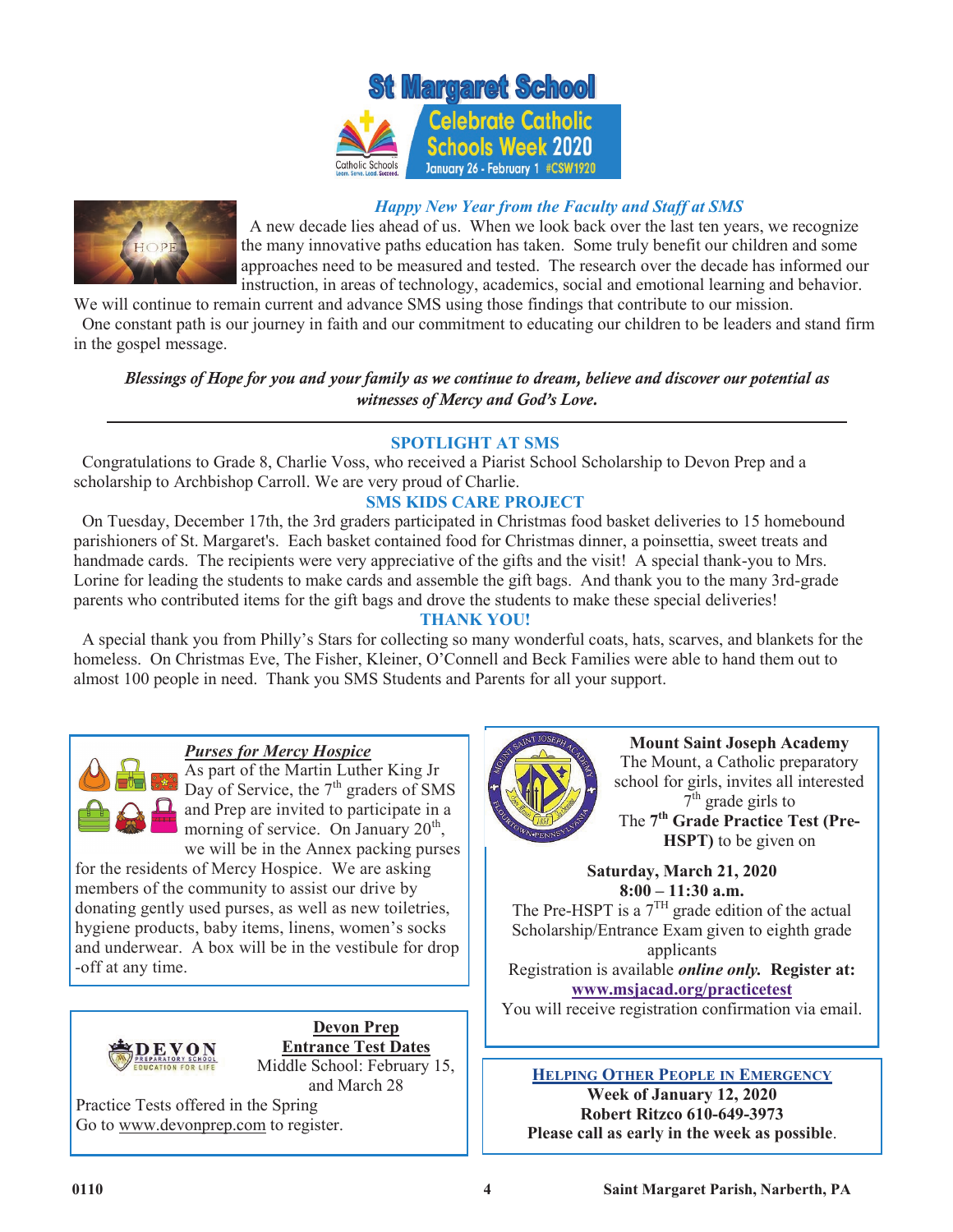

# **St. Margaret School Walk in Wednesdays 9am-11am**

**SERVICE:** Serving this parish and area Catholics, we welcome 4 year olds to our PK

through 8th Grade parish school. All other grades for 2nd to 7th will be considered on an individual, as available basis. Please call for more information.

 Our mission to engage our Catholic faith throughout learning remains instrumental in forming our student's lives through virtues and giving to others. Each Wednesday from December through February, we welcome prospective parents to visit while school is in session. Tours begin at 9 am and 10 am. Please join us early for a wonderful opportunity awaits your family. Visit [www.smsnarberth.org](http://www.smsnarberth.org/) or call 610-349-7747.

# **Tax Credits in Pennsylvania**

Do you pay the State of Pennsylvania over \$1000 per year in state income taxes? If so, you can take advantage of the EITC/OSTC program to donate that \$1000 to Saint Margaret School and receive a PA tax credit of \$900. So you give Saint Margaret School \$1000 at an out-of-pocket cost to you of \$100. Does this sound interesting? For more email  $\frac{info(0)$ smsnarberth.org. We are happy to share more information and count on this support for our school each year. *Rediscover the Love in Your Marriage!* 



# **We welcome into the Church**

 *Cecilia Mae DeCristofano daughter of William and Nora DeCristofano*

Congratulations to the family on the Baptism of their child,



Please remember in your prayers the souls of Rosemary Healy and Samuel Malandra who recently passed away. May they rest in peace and their loved ones be comforted.

**ONLINE GIVING** - Saint Margaret Parish has arranged a secure method of online giving. You can set up all your second collections in advance. Create or login to your Parish Giving account by going to the Parish website and clicking on the logo at the lower right or **<https://tinyurl.com/StMargGiving>**.

Dear Brothers and Sisters in Christ,

 Fulfilling the Church's mission of mercy and the gospel call to love others as we love God, The Catholic Relief Services (CRS) collection funds Catholic agencies that work for the benefit of our brothers and sisters around the world. In providing humanitarian aid, resettling displaced individuals and families, and advocating on behalf of victims of atrocities such as human trafficking, the organizations supported by the CRS collection act from their belief that every individual is an equal heir of Christ's love and care.

 The annual Catholic Relief Services collection challenges American Catholics to put their faith into action and to see "Jesus in disguise" in the faces of the poor, and to support ongoing efforts to respond to their needs. The funds collected support vital Catholic programs that share in the Catholic mission of promoting the sacredness of human life. A small amount from the collection is retained by the Archdiocese to help cover local efforts to promote the collection.

 The collection will be taken up in the parishes of the Archdiocese of Philadelphia the weekend of January 18 and 19, 2020. The American Catholic community, and the Archdiocese of Philadelphia in particular, have always responded very generously to this annual collection.

 I am grateful to you for your compassionate response. May you be blessed for your faithfulness to living the Gospel and recognizing Jesus in those in need.

Sincerely yours in Christ, Most Reverend Charles J. Chaput, O.F.M. Cap. Archbishop of Philadelphia



 Retrouvaille of Delaware Valley offers hope for married couples experiencing loneliness, boredom, misery, or frustration in their marriage. Couples learn valuable communication skills and rediscover intimacy. **Our next program in this area will be held on the weekend of February 21-23, 2020, at the Family Life Center in Malvern.** For more information, call 215-766-3944 or

1-800-470-2230.

*All inquiries are kept strictly confidential.*

### **MAIN LINE SINGLES DINNER CLUB (AGES 52-66)**

Catholic men & women are cordially invited to join "The Main Line Singles Dinner Club" to share common interests and dine together twice a month. Our next scheduled events are:

- Sunday, January 19 at 6:15 PM Xolo Tacos Restaurant, 14 N. Merion Ave., Bryn Mawr.
- Sunday, February 2 at 5:00 PM "Super Bowl" House Party" at a member's home in Havertown.

For more info call Barb 610 896-6542. Catholic men are encouraged to participate.